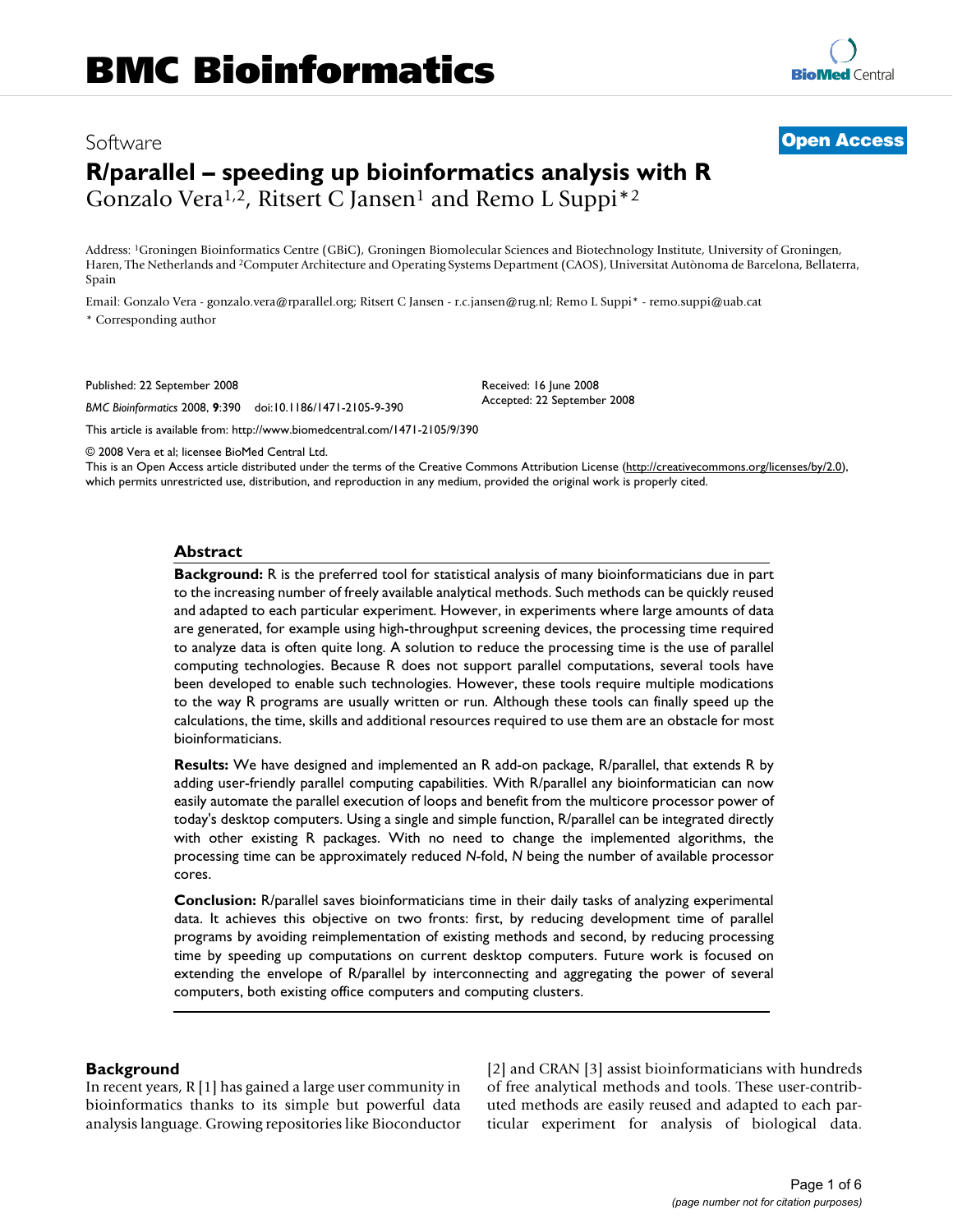Examples of often reused and adapted methods are, respectively, the packages tilingArray [4] and affyGG [5]. However, while data generated in experiments previously fitted on a CD-ROM, nowadays, using new equipments, hardly fit on a single DVD-ROM. As a consequence of the post-genomic explosion of data, the demand of computational power is increasing continuously and solutions to keep the *processing pace* of high-throughput devices are required. A common approach in many bioinformatics fields like genomics, transcriptomics and metabolomics, where large sequential data sets are analyzed, is the use of parallel computing technologies [6].

Using R together with parallel computing is not a trivial task as the language does not provide mechanisms to support it natively. To compensate for this lack, several tools have been developed with different degrees of success. Early contributions to parallel computing in R were based on available general purpose parallel computing frameworks like MPI [7] and PVM [8]. Examples of these R libraries are rmpi [9] and rpvm [10]. These libraries provide low level programming interfaces, the complexity of which hinders a wider use of them. In order to hide such complexity, packages like NetWorkSpaces [11], snow [12] or taskPR [13] were created. They provide a higher level of abstraction, encapsulating the previous libraries (i.e. rmpi, rpvm) in simpler libraries and providing sufficient flexibility for the average type of programs coded in R. Additional development has been carried out with the framework pR [14]. It adds several modules to automate the parallelization of any R program. This feature is very important since programmers do not need to think *"in parallel"* when coding their R scripts, and anyone without previous knowledge of parallel computing can benefit from its advantages. However, while the programming model has been simplified during the last years, the dependency on external frameworks and dedicated resources is still a major obstacle for many bioinformaticians (e.g. pR depends on a complex installation to access a cluster of MPI enabled servers). These solutions are well suited for research groups with access to dedicated infrastructures (e.g. computing clusters managed by skilled technicians) and/or enough time to invest in the development of *ad hoc* parallel programs. However, when these requirements are not met, solutions based on self-contained tools (e.g. squid for Perl [15]), capable of running in common desktop computers, are the preferred choice.

In this paper we present an R add-on package for parallel computing: R/parallel. To use it, the programmer does not need to change his algorithm nor install and maintain any additional software as the R/parallel package is self-contained and capable of using current multicore processor desktop computers. It easily and effectively enables the automatic parallelization of loops without data dependencies [16], thus bringing the benefits of parallel computing within the reach of any bioinformatician using R. Its design allows its direct use with current bioinformatics analysis tools such as R/qtl [17], MetaNetwork [18] or affyGG [5] for analysis of genome-wide gene expression data.

# **Implementation**

The implementation of R/parallel has been carried out with the objective of increasing the performance of R by means of parallel computing while minimizing the requirements to use it. This section explains the design decisions made to speed up R programs while overcoming the common problems experienced by bioinformaticians with previous parallel computing solutions.

The first aspect taken into account is the desire to minimize user intervention when parallelizing new or existing R programs. The perfect solution should not require any further modification from the programmer. This is achieved with fully automatic parallelizers, which parse the program code, check it for data dependencies and generate a set of independent tasks that can be safely evaluated in separate processors. However, the drawback of this approach is that the parallelizer, *a priori*, does not know the execution time of each independent task. When a set of tasks are running concurrently, additional overhead and delays are introduced due to additional processing steps (e.g. code replication or task coordination). It is quite likely that a sequence of small fast tasks is parallelized and, despite parallel execution, as a result of the transformation process and additional synchronization, the overall processing time can be increased. To avoid this situation, the design decision made is to let the users indicate which code regions (i.e. loops) they need to speed up. With this information, R/parallel will automatically parallelize its execution to increase the performance.

Another aspect to consider when developing parallel programs is the difficult task of debugging when coding errors arise. When multiple processing units are running concurrently at different steps of a program, the identification of the conditions that triggers a bug and the retrieval of the state of each execution thread is a cumbersome task that should be avoided. To minimize this risk, an objective of the design of this package is the ability to run the sequential (and parallel) version of the R programs without changing any further line of code. By running a program sequentially it is possible to test the correctness of the implemented algorithm and debug using traditional tools. The user can activate the parallel execution just by loading the R/parallel package before performing a calculation. This design decision is also supported by the fact that, as the user program is not functionally dependent on R/parallel, it can always be shared with other bioinforma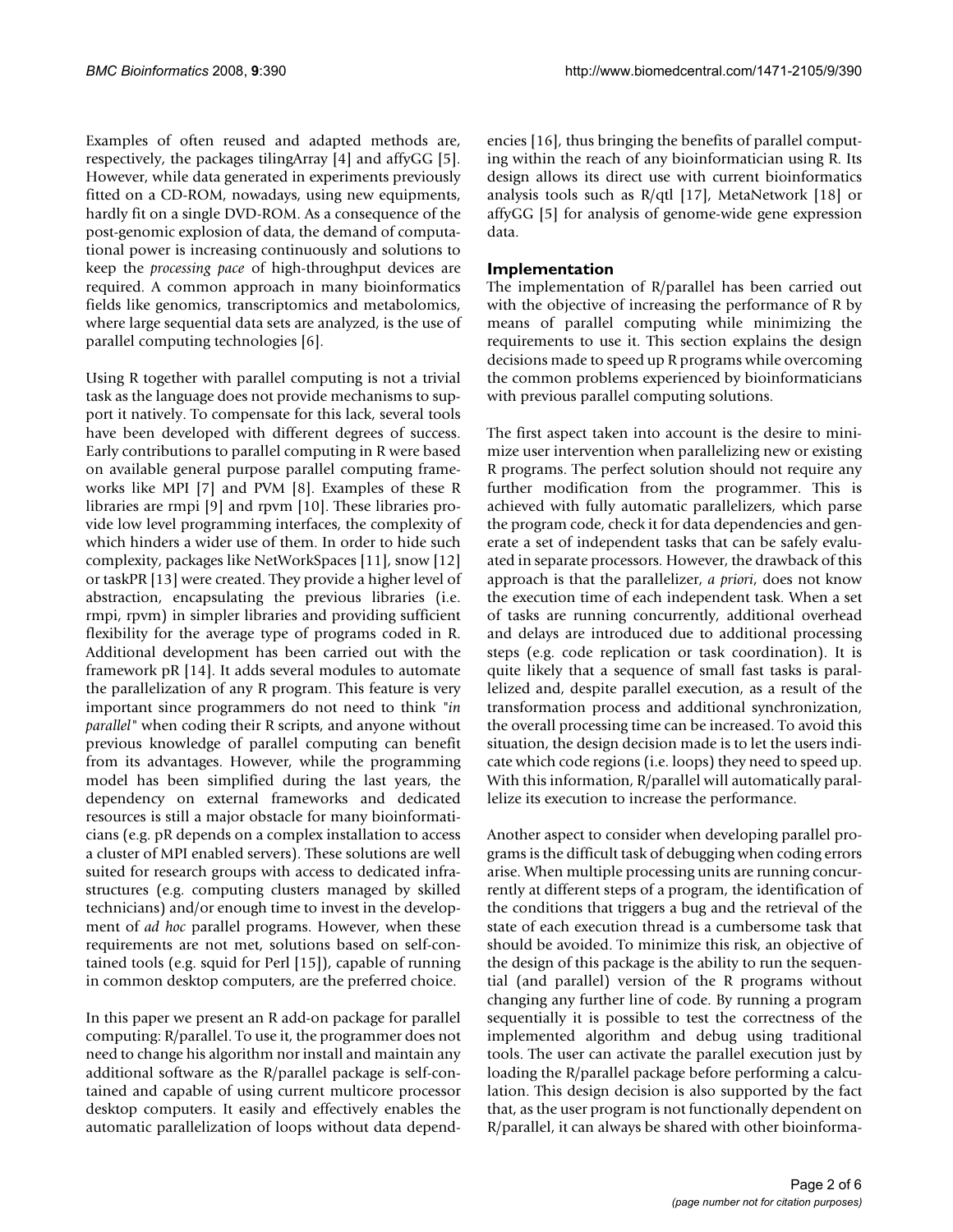ticians without requiring them to install the package or modify a single line of code.

Internally, R/parallel is designed using a master-worker architecture. The master component runs within the main R instance and distributes the work. The workers run in new processes with new R instances and perform the calculations retrieved from the master. The implementation of the package uses R scripts and C++ objects, taking advantage of both programming worlds. Combining low level operating system calls in C++ to manage processes, threads and inter-process communications (IPC) with the intrinsic features of R, like the capability of retrieving or creating functions at runtime (a feature known as "computing on the language" [19]), it has been possible to build a generic solution able to automatically transform a sequential loop and parallelize its execution.

# **Results**

#### *Using the tool*

Figure 1 shows with an example how easy it is to parallelize a loop in R with R/parallel. In this example, a long vector of gene expression data (i.e. traits) is analyzed through a loop to find quantitative trait loci (QTL) under-

```
qtlMapping <- function(map, genotypes, traits)
\left\{ \right.result <- NULL
  for(idx in 1: nrow( traits))
  \left\{ \right.tmpResult <- MQM( map, genotypes, traits[idx,])
                <- rbind( result, tmpResult)
    result
  \mathbf{R}return ( result )
\mathcal{F}ParallelizeqtlMapping <- function(map, genotypes, traits)
\left\{ \right.result <- NULL
  if( "rparallel" %in% names( getLoadedDLLs()) ) {
    runParallel (resultVar="result", resultOp="rbind")
  \lambdaelse {
    for(idx in 1:nrow(traits))
       tmpResult <- MQM( map, genotypes, traits[idx,] )
              <- rbind( result, tmpResult)
       result
    \}\boldsymbol{\iota}return ( result )
```
# **Figure 1**

**Example using R/parallel**. To parallelize a loop it is only needed to add an if-else structure. The loop to be parallelized is placed inside the else body and the parallelizer function runParallel inside the if body. The last step is to indicate in runParallel the variable names used to accumulate the partial results and the operations to apply after each iteration. Other arguments like the number of parallel processes (workers) are optional. Detailed documentation and examples can be found on the project web page as well as within the package as R help pages.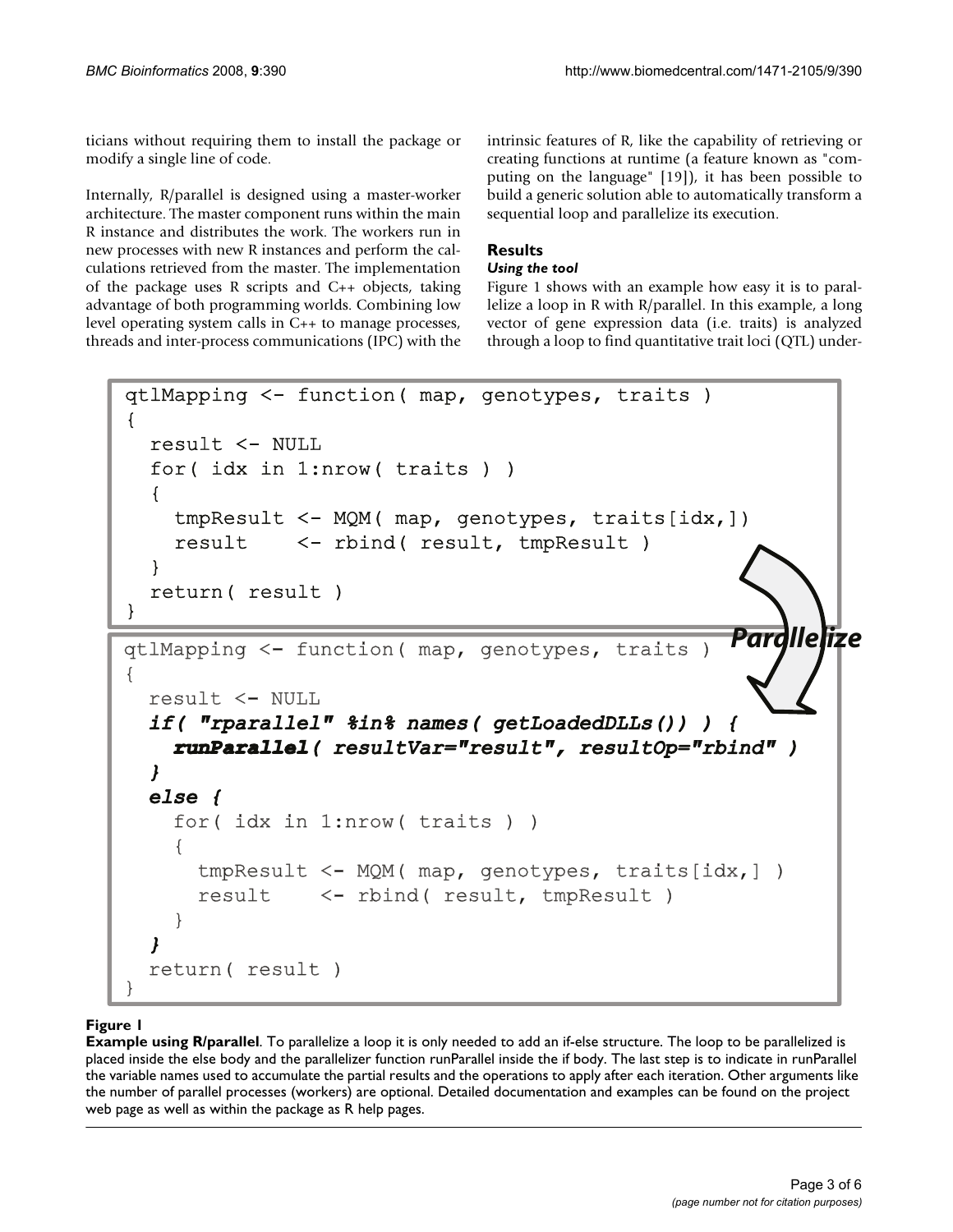lying variation in gene expression using a multiple QTL model (MQM) approach [20]. Once a programmer has finished coding and testing his function as usual, he only needs to add the lines shown (i.e. the runParallel function and the if-else conditional structure) to run it faster in parallel. Adding the lines explained, the execution time when processing 37685 traits from 73 individuals is reduced, using a quad-core processor, from approximate 4 hours to 1 hour. Another advantage of R/parallel is that it can be used in *batch mode* as well as in *interactive mode*. Moreover, to preserve functionality and allow code sharing, if R/parallel has not been installed and loaded, the if-else instructions added prevent parallelization from taking place and the loop will run sequentially.

# *Use cases*

Practical applications of parallel computing are to increase the number of finished tasks given a fixed time or to decrease the time needed to perform a long task. To achieve this, a divide and conquer approach is used. The initial problem is partitioned into independent tasks which are computed simultaneously using several processing units. With R/parallel, partitioning is applied to loops and data, and multi-processing is used to get access to all the available processing units (i.e. *cores* in current desktop processors). The benefits of partitioning and multi-processing are shown in Figure 2 with three real cases. The observed speedups demonstrate that loops without data dependencies can be executed more efficiently using R/parallel. Obviously, with short calculations the speedup is minimal because of the additional overhead raised by the parallelization.

Typical bioinformatics cases where parallel computations are more often used are permutation tests or heuristic searches of multivariate spaces where, due to time constraints, the best result has to be computed before a deadline. The **case 2A** illustrates the increase of completed analyses (i.e permutation tests) by using all the available processing units. The function qtlThreshold.sma from the package affyGG is used with a quad-core processor to analyze a large number of permuted data sets using the same statistical analysis to compute (approximate) significance thresholds. Incrementing the number of parallel processes (i.e. workers) the usage of more cores has been enabled and therefore the overall performance has increased. The **case 2B** illustrates the decrease of the total execution time after parallelizing a problem. The function qtlMap.xProbe from the package affyGG is used with a single-core processor to compute the same statistical analysis over large data sets. In this case, due to the way memory is managed in R with linked lists and as a result of partitioning, small and faster tasks (with faster data indexing) are created. Therefore, in cases like this, even with a single processing unit, the total execution time is reduced.

The **case 2C**, where the function qtlMap.xProbe is used this time with a dual-core processor, illustrates the problem of processor overloading and how to address it. An inconvenience when the processor load is 100% (i.e. the computer is overloaded) is that ready-to-run processes have to wait for the processor(s) to be run. This delay leads to downgraded response times in interactive programs that makes it hard, if not impossible, to keep working with the computer when simultaneously running intensive calculations. Fortunately, common office applications on today's desktop computers rarely claim more than 1% of the processor [21]. Therefore, by giving up a small percentage of the processor, it is possible to keep using the computer for other tasks, while the ongoing calculation only takes slightly more time.

# **Conclusion**

R/parallel, as shown, saves time to bioinformaticians in their daily tasks of analyzing experimental data. It effectively removes the most common obstacles encountered by bioinformaticians approaching parallel computing in R, like complex programming models or external dependencies on hard-to-maintain software frameworks. R/parallel is an easy-to-use R package which allows any programmer to parallelize their loops in a matter of minutes. The results demonstrate that R/parallel efficiently increases the performance of R when running parallel computations in current multicore processor desktop computer. As a consequence, bioinformaticians are able to approach reducing the processing time of a growing number of analytical methods by *N*-fold, *N* being the number of present cores in their computers.

Future work is focused on extending the functional and performance capabilities of R/parallel.

Additional functionalities like support for task parallelism or delayed loading of input data will extend the usability of the package. Additional performance, by expanding R/ parallel from a single desktop computer to an office with several desktop computers or even a server farm, is our next milestone to speed up bioinformatics analysis with R.

We encourage any users to share their experiences with the authors to contribute to the extension of R/parallel.

# **Availability and requirements**

- **Project home page:** <http://www.rparallel.org>
- **Operating system(s):** Windows and Linux
- **Programming language:** R 2.6, C, C++
- **Other requirements:** none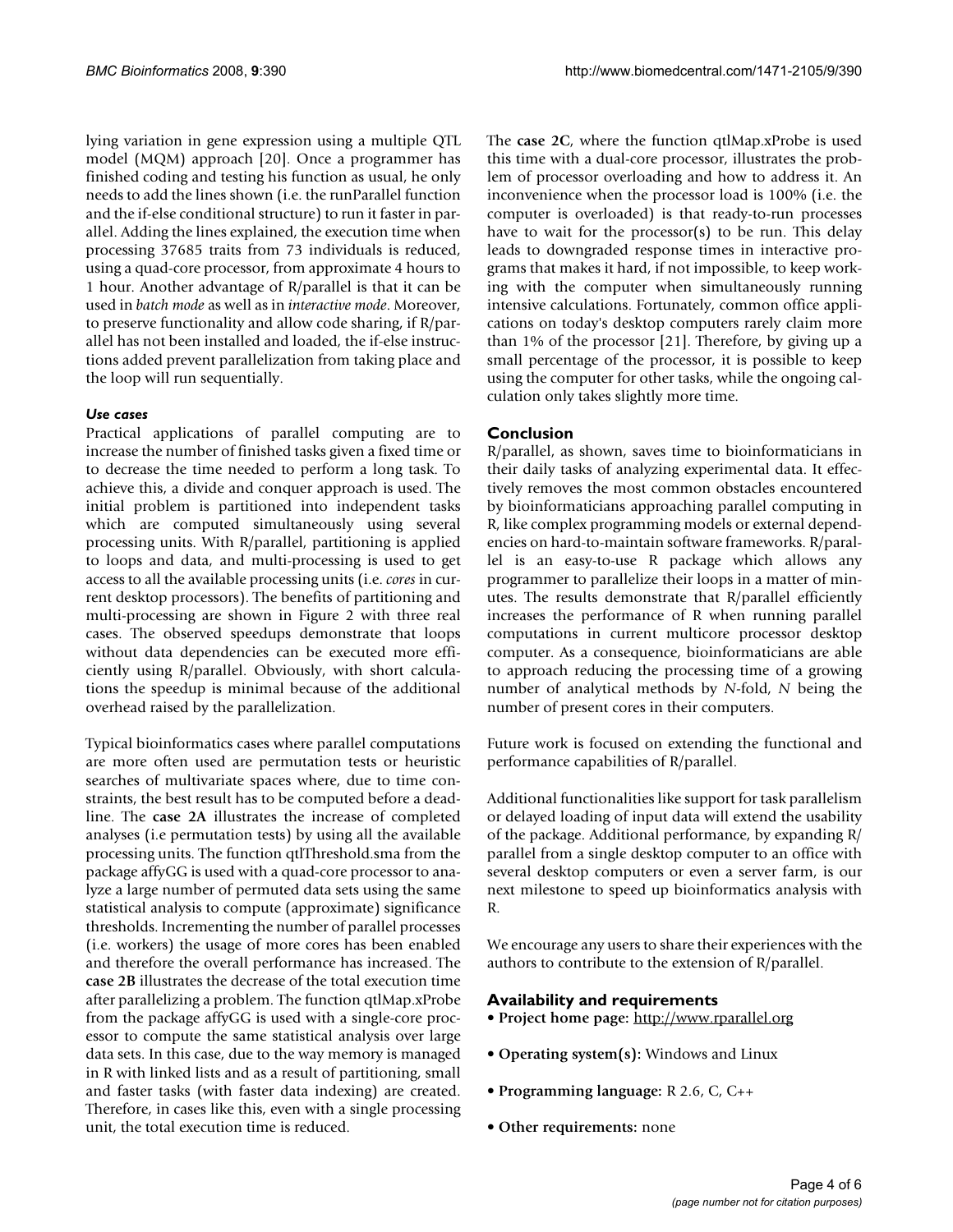

#### DO MORE : Increase throughput using all the available processing units **A**

#### **Figure 2**

**Performance results**. **A)** The speedup increases linearly with the number of used cores. Setting more workers (5) than existing cores (4) does not improve the results. **B)** The (super linear) speedup exceeds the theoretical maximum of number of processing units due to faster tasks. **C)** With a conservative average load of 15% for other tasks, the computer is overloaded when R/parallel claims 100%. By reducing the percentage for R/parallel (with an optional argument) we can recover responsiveness and keep working on other tasks while running our calculations.